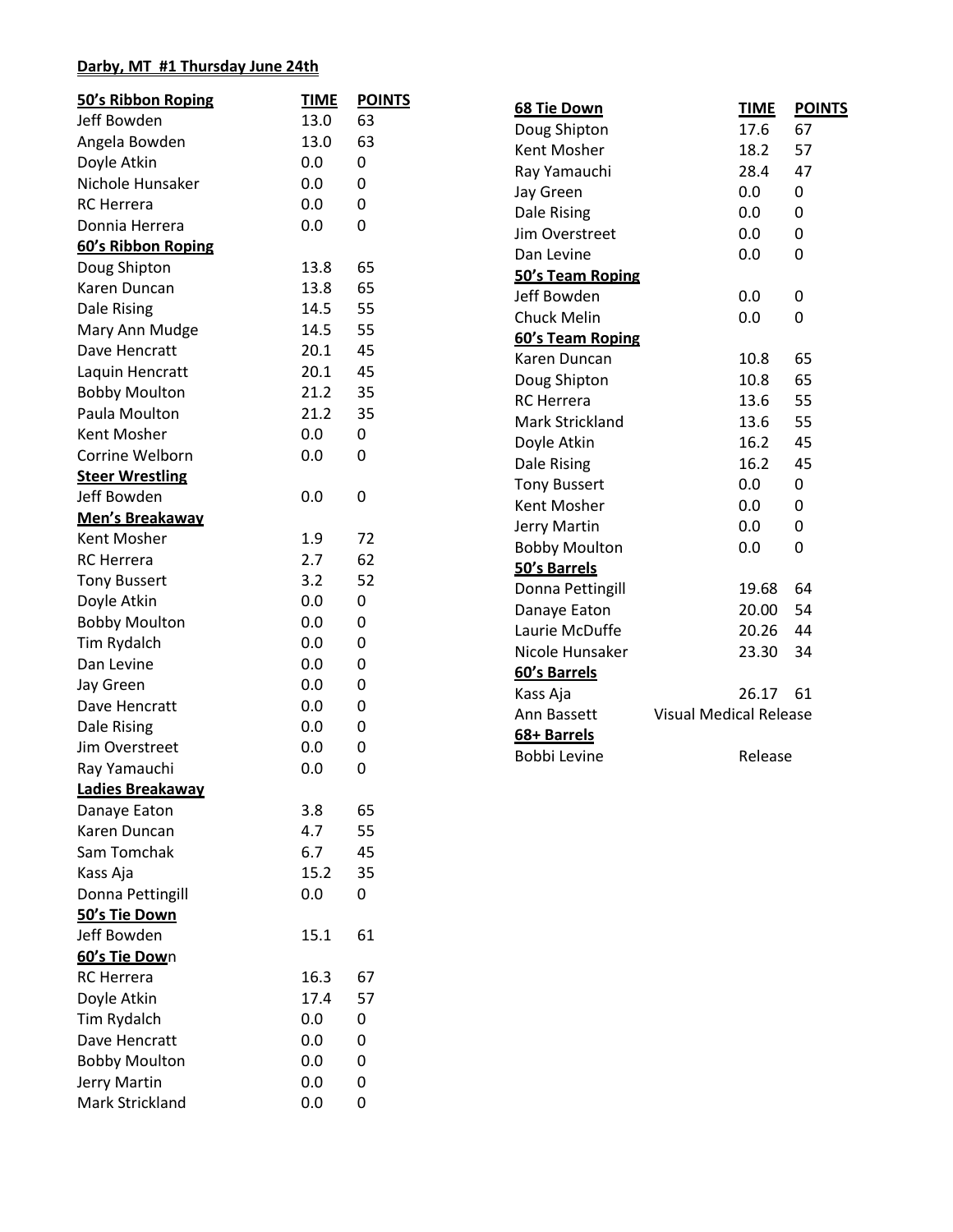## **Darby, MT #2 Friday June 25th**

| 50's Ribbon Roping     | <b>TIME</b> | <b>POINTS</b> | 68+ Tie Down          | <b>TIME</b> | <b>POINTS</b> |
|------------------------|-------------|---------------|-----------------------|-------------|---------------|
| Doyle Atkins           | 10.6        | 63            | Doug Shipton          | 11.6        | 62            |
| Nichole Hunsaker       | 10.6        | 63            | Kent Mosher           | 11.6        | 62            |
| <b>RC</b> Herrera      | 13.5        | 53            | Dan Levine            | 15.7        | 47            |
| Donnia Herrera         | 13.5        | 53            | Ray Yamauchi          | 23.3        | 37            |
| Jeff Bowden            | 0.0         | 0             | Jay Green             | 35.8        | 27            |
| Angela Bowden          | 0.0         | $\pmb{0}$     | Dale Rising           | 0.0         | 0             |
| 60's Ribbon Roping     |             |               | Jim Overstreet        | 0.0         | 0             |
| Doug Shipton           | 9.6         | 65            | 50's Barrels          |             |               |
| Karen Duncan           | 9.6         | 65            | Danaye Eaton          | 19.29       | 64            |
| Dave Hencratt          | 12.7        | 55            | Donna Pettingill      | 19.71       | 54            |
| Laquin Hencratt        | 12.7        | 55            | Nicole Hunsaer        | 19.95       | 44            |
| <b>Bobby Moulton</b>   | 24.4        | 45            | Laurie McDuffe        | 20.52       | 34            |
| Paula Moulton          | 24.4        | 45            | 60's Barrels          |             |               |
| Kent Mosher            | 0.0         | 0             | Kass Aja              | 20.84       | 61            |
| Corrine Welborn        | 0.0         | $\mathbf 0$   | Ann Bassett           | Medical     |               |
| Dale Rising            | 0.0         | $\pmb{0}$     | 68+ Barrels           |             |               |
| Mary Ann Mudge         | 0.0         | $\pmb{0}$     | Bobbi Levine          | 19.22       | 61            |
| <b>Steer Wrestling</b> |             |               | 50's Team Roping      |             |               |
| Jeff Bowden            | 30.8        | 61            | Jeff Bowden           | 0.0         | 0             |
| Men's Breakaway        |             |               | Chuck Melin           | 0.0         | 0             |
| Doyle Atkin            | 2.6         | 72            | 60's Team Roping      |             |               |
| Dan Levine             | 3.0         | 62            | Karen Duncan          | 10.1        | 65            |
| Jim Overstreet         | 4.2         | 52            | Doug Shipton          | 10.1        | 65            |
| <b>Bobby Moulton</b>   | 4.3         | 42            | R.C. Herrera          | 10.3        | 55            |
| Dave Hencratt          | 4.7         | 32            | Mark Strickland       | 10.3        | 55            |
| Ray Yamauchi           | 5.5         | 22            | <b>Tony Bussert</b>   | 0.0         | 0             |
| Jay Green              | 0.0         | $\pmb{0}$     | Kent Mosher           | 0.0         | 0             |
| Tim Rydalch            | 0.0         | $\mathbf 0$   | Jerry Martin          | 0.0         | 0             |
| Dale Rising            | 0.0         | 0             | <b>Bobby Moulton</b>  | 0.0         | 0             |
| Kent Mosher            | 0.0         | $\pmb{0}$     | Doyle Atkin           | 0.0         | $\pmb{0}$     |
| <b>RC</b> Herrera      | 0.0         | 0             | Dale Rising           | 0.0         | 0             |
| <b>Tony Bussert</b>    | 0.0         | 0             | <b>Bull Riding</b>    |             |               |
| Ladies Breakaway       |             |               | David Kingsbury 40's  | 72          | 63            |
| Kass Aja               | 4.6         | 65            | Bradley Boudreau 40's | 00          | 0             |
| Danaye Eaton           | 0.0         | 0             | Melson Casamero 40's  | 00          | 0             |
| Donna Pettingill       | 0.0         | $\mathbf 0$   | <b>Greg McKinley</b>  | Release     |               |
| Karen Duncan           | 0.0         | $\pmb{0}$     | <b>Saddle Bronc</b>   |             |               |
| Sam Tomchak            | 0.0         | 0             | TJ Camblin 50's       | 59          | 61            |
| 50's Tie Down          |             |               | <b>Bareback</b>       |             |               |
| Jeff Bowden            | 14.0        | 61            | Cody Miller 40's      | 55          | 62            |
| 60's Tie Down          |             |               | Jasen Olsen 40's      | 00          | 0             |
| Doyle Atkin            | 16.1        | 67            |                       |             |               |
| Jerry Martin           | 19.7        | 57            |                       |             |               |
| <b>Bobby Moulton</b>   | 19.9        | 47            |                       |             |               |
| Mark Strickland        | 20.1        | 37            |                       |             |               |
| R.C. Herrera           | 21.8        | 27            |                       |             |               |
| Tim Rydalch            | 0.0         | 0             |                       |             |               |
| Dave Hencratt          | 0.0         | 0             |                       |             |               |